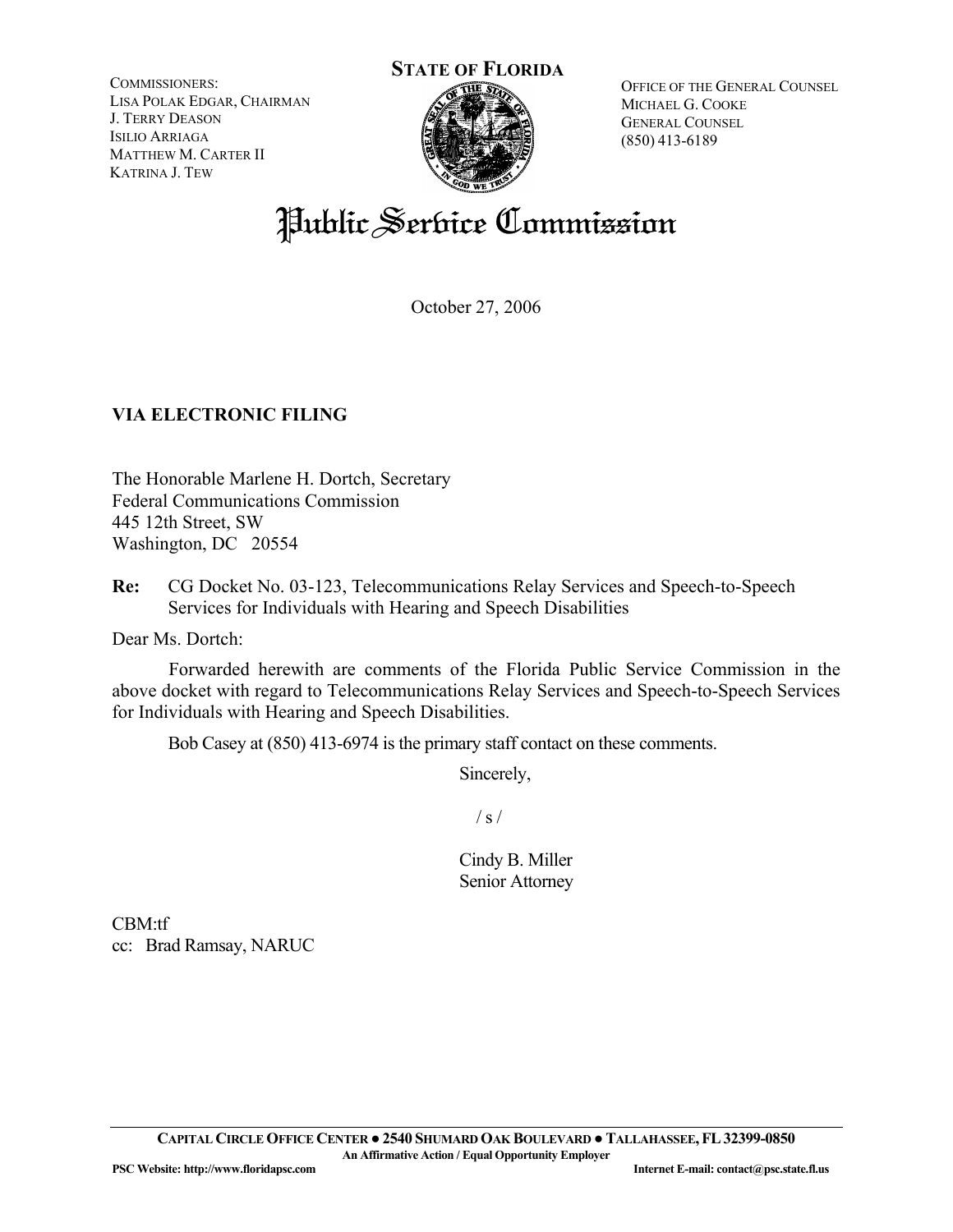#### **Before the FEDERAL COMMUNICATIONS COMMISSION Washington, DC 20554**

| In the Matter of                          |                      |
|-------------------------------------------|----------------------|
|                                           |                      |
| Telecommunications Relay Services and     |                      |
| Speech-to-Speech Services for Individuals | CG Docket No. 03-123 |
| With Hearing and Speech Disabilities      |                      |

## **COMMENTS OF THE FLORIDA PUBLIC SERVICE COMMISSION**

The Florida Public Service Commission (FPSC) submits these comments in response to the Federal Communications Commission (FCC) Further Notice of Proposed Rulemaking (FNPRM) regarding Telecommunications Relay Services (TRS) which the Federal Communications Commission (FCC) released on July 20,  $2006<sup>1</sup>$ . In this FNPRM, the FCC points out that "Section 225 provides that the costs caused by *inter*state Telecommunications Relay Services (TRS) "shall be recovered from all subscribers for every interstate service," and the costs caused by the provision of *intra*state TRS "shall be recovered from the intrastate jurisdiction." Also noted in footnote 23 of the FNPRM is that the costs of providing *intra*state video relay service (VRS) and IP Relay are presently paid on an interim basis only from the Interstate TRS Fund.

The FPSC believes the jurisdictional separation issues in Docket No. WC 04-36 (IP-Enabled Services) must be resolved before determining any jurisdiction and associated funding of VRS and IP Relay calls. Since VRS and IP Relay calls are Internet-based services, the FCC must first decide whether IP-Enabled Services are "telecommunications services" or "information services" before any allocation of intrastate and interstate responsibilities are

 $\overline{a}$ 

<sup>&</sup>lt;sup>1</sup> CG Docket No. 03-123, In the Matter of Telecommunications Relay Services and Speech-to-Speech services for Individuals with Hearing and Speech Disabilities, FCC 06-106.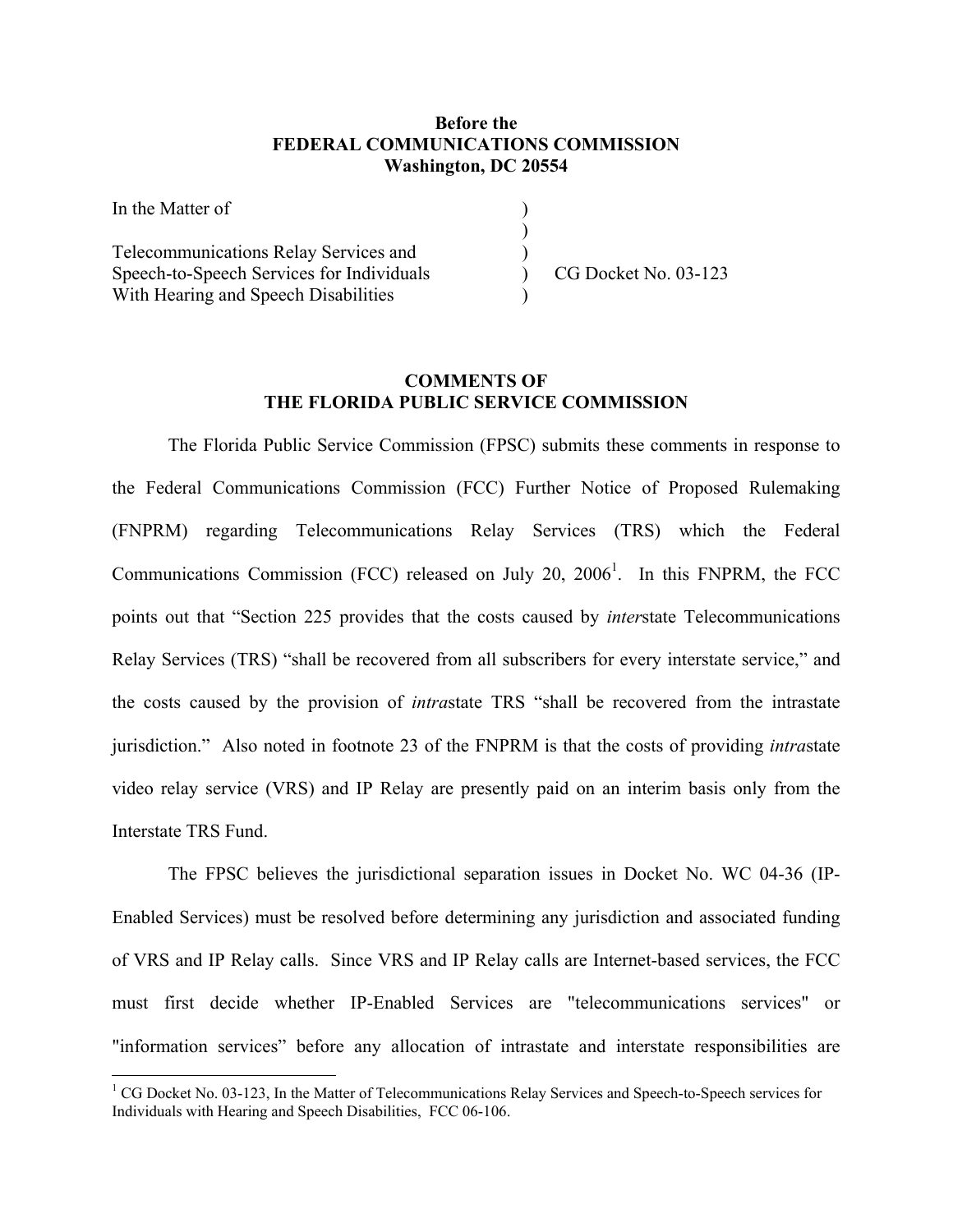attempted. Until such time, the FPSC believes these two services should continue to be compensated from the Interstate TRS Fund.

#### **Estimated Impact of Going Beyond the "Functional Equivalent" Requirement**

The term "telecommunications relay services" means telephone transmission services that provide the ability for an individual who has a hearing impairment or speech impairment to engage in communication by wire or radio with a hearing individual in a manner that is *functionally equivalent* to the ability of an individual who does not have a hearing impairment or speech impairment to communicate *using voice communication services* by wire or radio.<sup>2</sup> Although VRS and IP Relay may be beneficial services to the deaf and hard-of-hearing community, they go well beyond the *functional equivalent* requirement of conventional voice telephone services required by Title IV of the Americans with Disabilities Act (ADA).

The financial impact of Florida assuming VRS and IP Relay intrastate costs is substantial. The shifting of costs to the states would cause Florida to be responsible for intrastate IP Relay and VRS costs estimated between \$14 and \$16 million annually, causing Florida's TRS surcharge to increase an estimated \$0.08-\$0.10 per month, per access line. Current Florida statutes cap the TRS surcharge at \$0.25 per access line.

## **IP Relay Fraud**

 $\overline{a}$ 

By Order DA 04-1738, released June 18, 2004, the FCC reminded the public of requirements regarding Internet relay services and issued an alert regarding the fraudulent use of IP Relay service. In Order FCC 06-58, released May 8, 2006, the FCC stated it is concerned about the impact that such misuse may have on the fund. They noted that since IP Relay calls

<sup>&</sup>lt;sup>2</sup> http://www.fcc.gov/cgb/dro/title4.html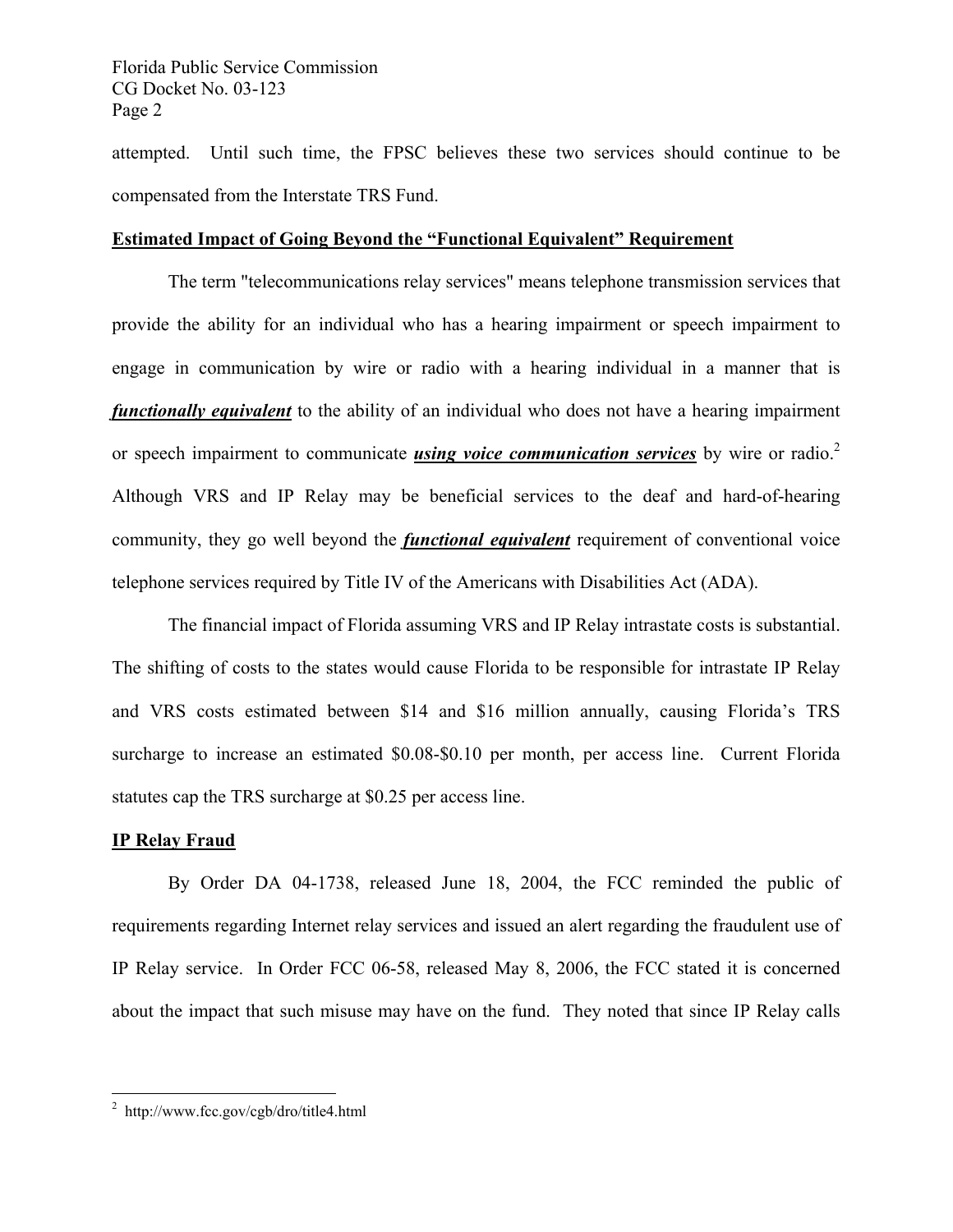began being compensated in 2002, the size of the fund has risen from approximately \$70 million to its present size of over \$440 million. (¶7)

The FPSC is also concerned about IP Relay fraud because if states assume responsibility for funding intrastate IP Relay, they would also be assuming unnecessary expenses due to fraud. IP Relay is sometimes being utilized by international users to purchase merchandise from businesses in the United States using fraudulent forms of payment. Because IP Relay calls are routed over the Internet and originate in a foreign country, it is difficult to determine the originating location and block the calls.

 Sprint Relay, Florida's contracted TRS provider, indicated that it is able to block the domain address of an international fraudulent call once the source is determined, but the calls are then initiated again from a different domain address. The fraudulent calls last longer than legitimate calls and significantly increase the call volume, and consequently, the expense.

Florida's jurisdiction is limited to intrastate calls which makes it difficult for Florida to correct the occurrence of international IP Relay fraud. Using the current IP Relay compensation rate of \$1.293 per minute, staff has estimated that the Florida responsibility of IP Relay costs would be between \$4 million and \$5 million annually, which could include fraudulent costs. State funding of intrastate IP Relay calls must not be mandated until the FCC resolves the fraudulent use of IP Relay service.

#### **IP Relay & VRS Jurisdictional Separation of Costs**

In Docket No. WC 04-36 (IP-Enabled Services), the FCC is currently considering jurisdictional issues related to Internet-based services, including whether these services are "telecommunications services" or "information services" and how to determine whether calls are interstate or intrastate. If IP-Enabled Services are determined to be informational services, then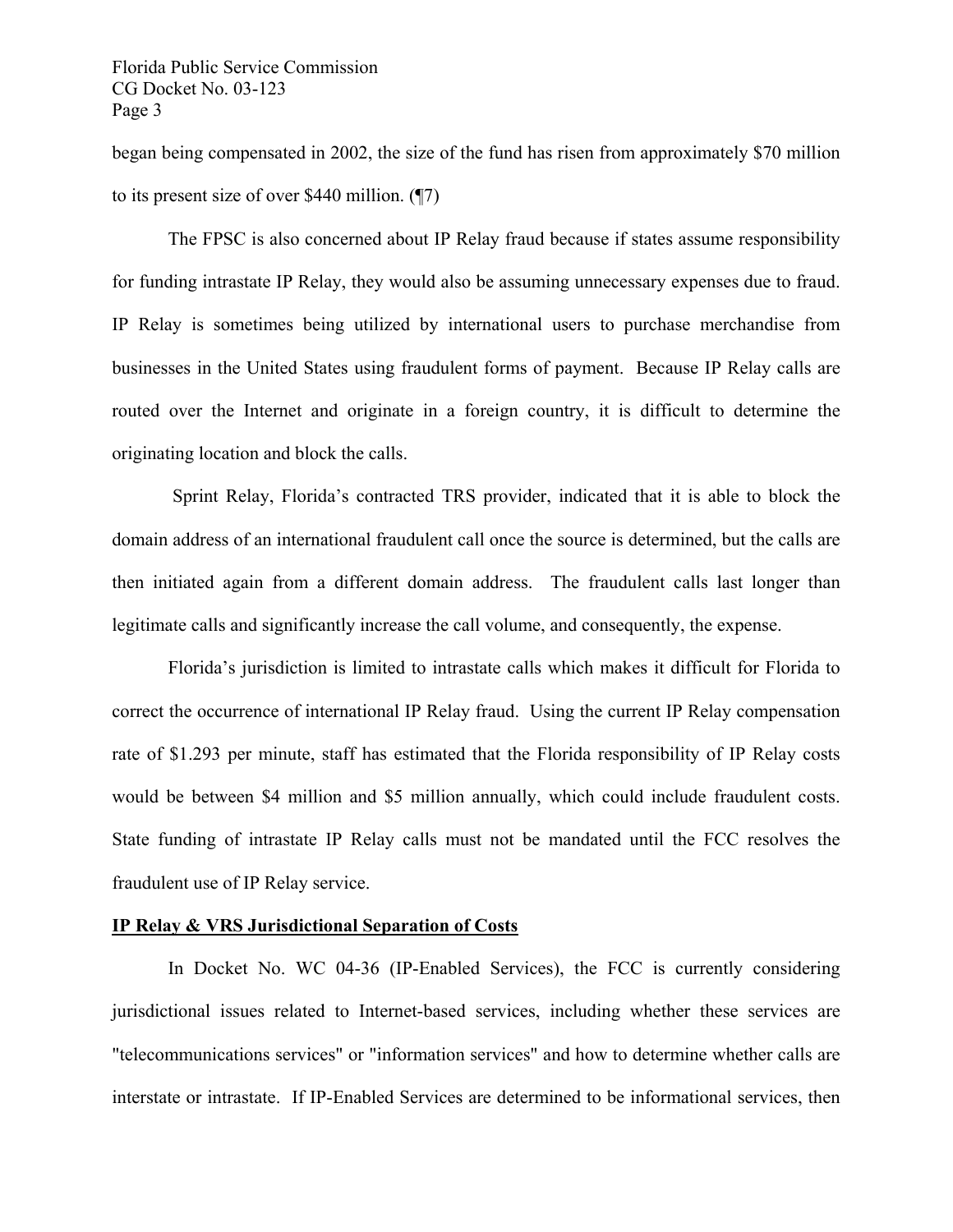VRS and IP Relay should not be considered functionally equivalent to telecom communication services for relay purposes.

 If the Commission determines in its IP Enabled Services docket that IP calls are interstate subject to the exclusive jurisdiction of the FCC, then IP Relay calls involving TRS or VRS should also be recovered solely as interstate calls. However, if the Commission finds that IP calls are subject to mixed jurisdiction, then the FPSC contends that that same ruling should be applied to the TRS or VRS subject to this FNPRM.

The current TRS surcharge in Florida is \$0.15 per access line which is used to fund the traditional TRS and equipment distribution system. VRS is an expensive service to provide. The compensation rate for VRS is currently set at \$6.644 per minute.<sup>3</sup> Should the FCC mandate that states pay for the intrastate portion of VRS and IP Relay service, under its current statute, Florida would possibly experience a financial shortfall in relay surcharge revenue which would require a legislative change to the statute. Based on current usage of VRS and IP Relay in Florida, transferring VRS and IP Relay intrastate costs to Florida's TRS program would require an additional \$14-\$16 million per year, causing Florida's TRS surcharge to increase an estimated \$0.08 -\$0.10 per month, per access line. The FCC must resolve the issues in its IP-Enabled Services proceeding prior to determining the jurisdiction and funding of IP Relay calls.

#### **Florida Statutes Regarding TRS**

 $\overline{a}$ 

Florida's ability to provide TRS under its current state statutes could be adversely impacted if the FCC requires the states to fund the intrastate portion of VRS and IP Relay.

<sup>&</sup>lt;sup>3</sup> In the Matter of Telecommunications Relay Services and Speech-to-Speech Services for Individuals with Hearing and Speech Disabilities. CG Docket No. 03-123, DA 06-1345 Released June 29, 2006.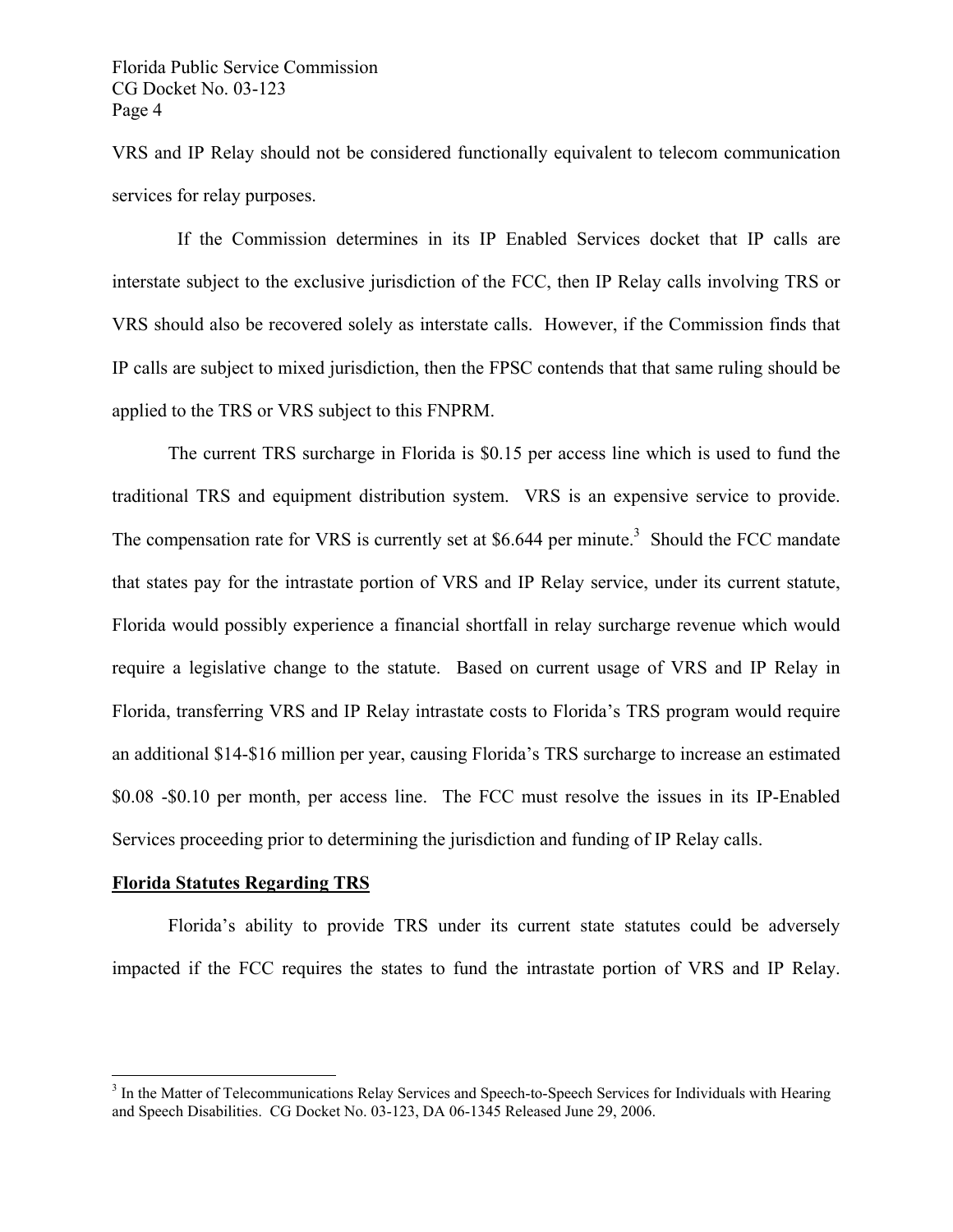Currently, the Florida law has a cap of \$0.25 per access line per month on the surcharge for TRS.

Section  $427.704(4)(a)(1)$ , Florida Statutes, states:

[The commission shall] require all local exchange telecommunications companies to impose a monthly surcharge on all local exchange telecommunications company subscribers on an individual access line basis, except that such surcharges shall not be imposed upon more than 25 basic telecommunications access lines per account bill rendered.

Section 427.704(4)(b), Florida Statutes, further states:

[The commission shall] determine the amount of the surcharge based upon the amount of funding necessary to accomplish the purposes of this act and provide the services on an ongoing basis; however, in no case shall the amount exceed 25 cents per line per month.

As previously mentioned, should the FCC mandate that states pay for the intrastate portion of VRS and IP Relay service, Florida would possibly experience a financial shortfall in relay surcharge revenue which would require a legislative change to the current statute. Such a legislative change cannot happen overnight. If a decision is made to require states to assume intrastate VRS and IP Relay costs, the FCC must allow time for states to make legislative changes on TRS surcharges.

#### **The Potential Impact on Competition in Florida**

Competition in Florida between providers of VRS and IP Relay may be diminished if the FCC mandates that VRS and IP Relay become required services of TRS in order to meet the FCC state certification requirements. Section 427.704(1), Florida Statutes, in part states:

[The commission shall] establish, implement, promote, and oversee the administration of a statewide telecommunications access system to provide access to telecommunications relay services by persons who are hearing impaired or speech impaired, or others who communicate with them. The telecommunications access system shall provide for the purchase and distribution of specialized telecommunications devices and the establishment of statewide single provider telecommunications relay service system which operates continuously. . . [emphasis added]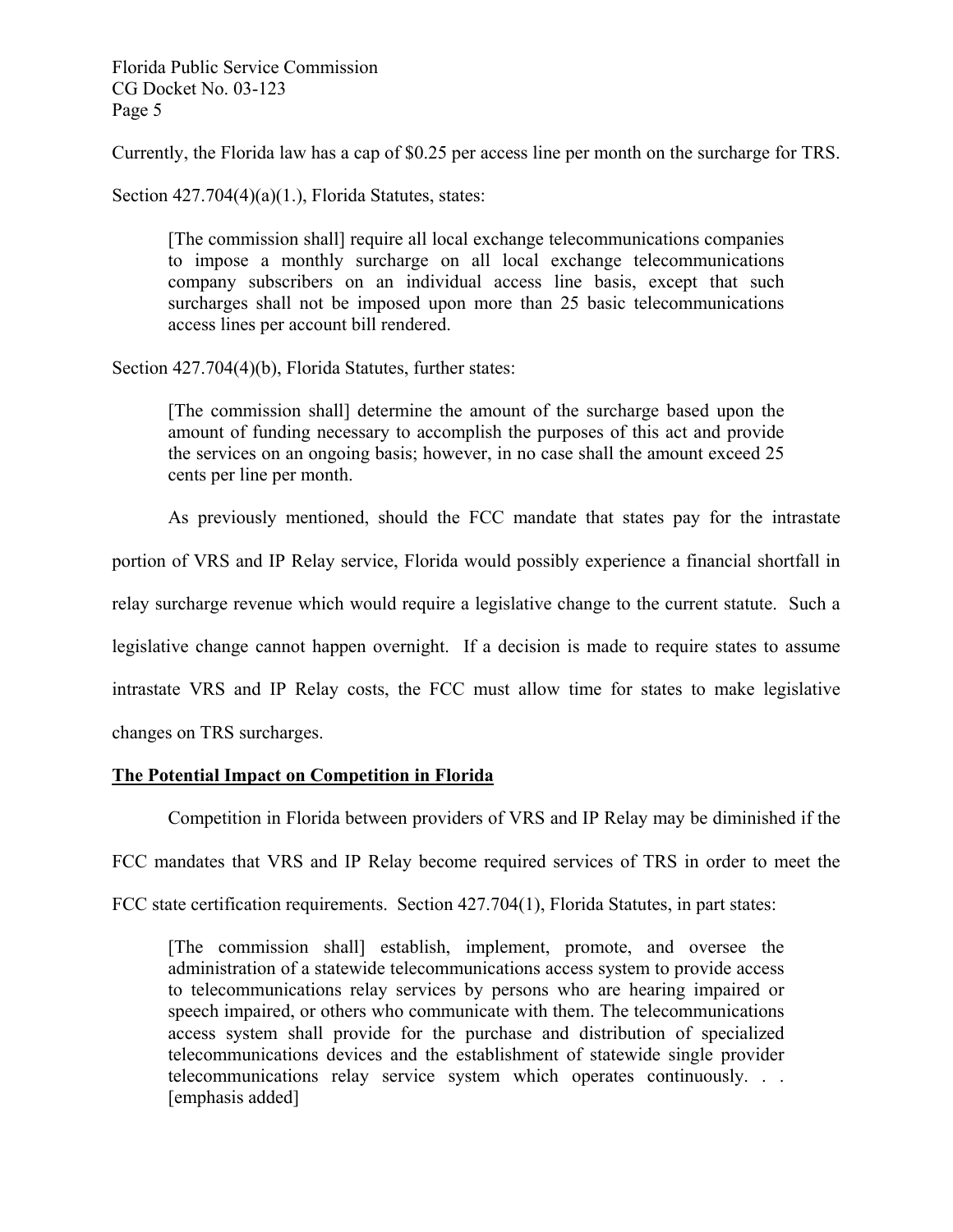Consumers currently have a choice of several providers of VRS and IP Relay in Florida. Should the FCC mandate that VRS and IP Relay become part of TRS, Florida would have only one contracted provider pursuant to its current statute. In Order FCC  $00-56^4$ , the FCC affirmed its belief that competition among TRS providers is preferred, stating:

We agree with commenters that competitive forces are generally the preferred way to improve service quality and bring new services to customers. Although using a single vendor may not automatically lead to poor service quality, we believe that giving consumers a choice among different TRS providers might well improve the quality of TRS service in different states.

Inclusion of VRS and IP Relay in Florida's TRS contract could possibly eliminate competition for these services in Florida because there would not be a funding mechanism for the intrastate portion of the service for any provider other than the one under contract with the FPSC. To this end, the FPSC urges the FCC not to include VRS and IP Relay as mandatory services of TRS.

Alternatively, should the FCC include VRS and IP Relay as mandatory services of TRS or order that the states shall fund the intrastate portion of TRS and/or IP Relay, the FPSC requests that the FCC provide a waiver provision in the rule for states that have statutory conflicts with the proposed rule.

## **Conclusion**

1

In conclusion, the FPSC urges the FCC to consider the following points:

- 1. VRS and IP Relay go well beyond the functional equivalent of telecommunication services required by Title IV of the Americans with Disabilities Act (ADA) and should not be mandated services of TRS;
- 2. If VRS and IP Relay are mandated services of TRS, they should continue to be funded through the Interstate TRS Fund;

<sup>&</sup>lt;sup>4</sup> CC Docket No. 98-67, In the Matter of Telecommunications Relay Services and Speech-to-Speech Services for Individuals with Hearing and Speech Disabilities, FCC 00-56, Released March 6, 2000.